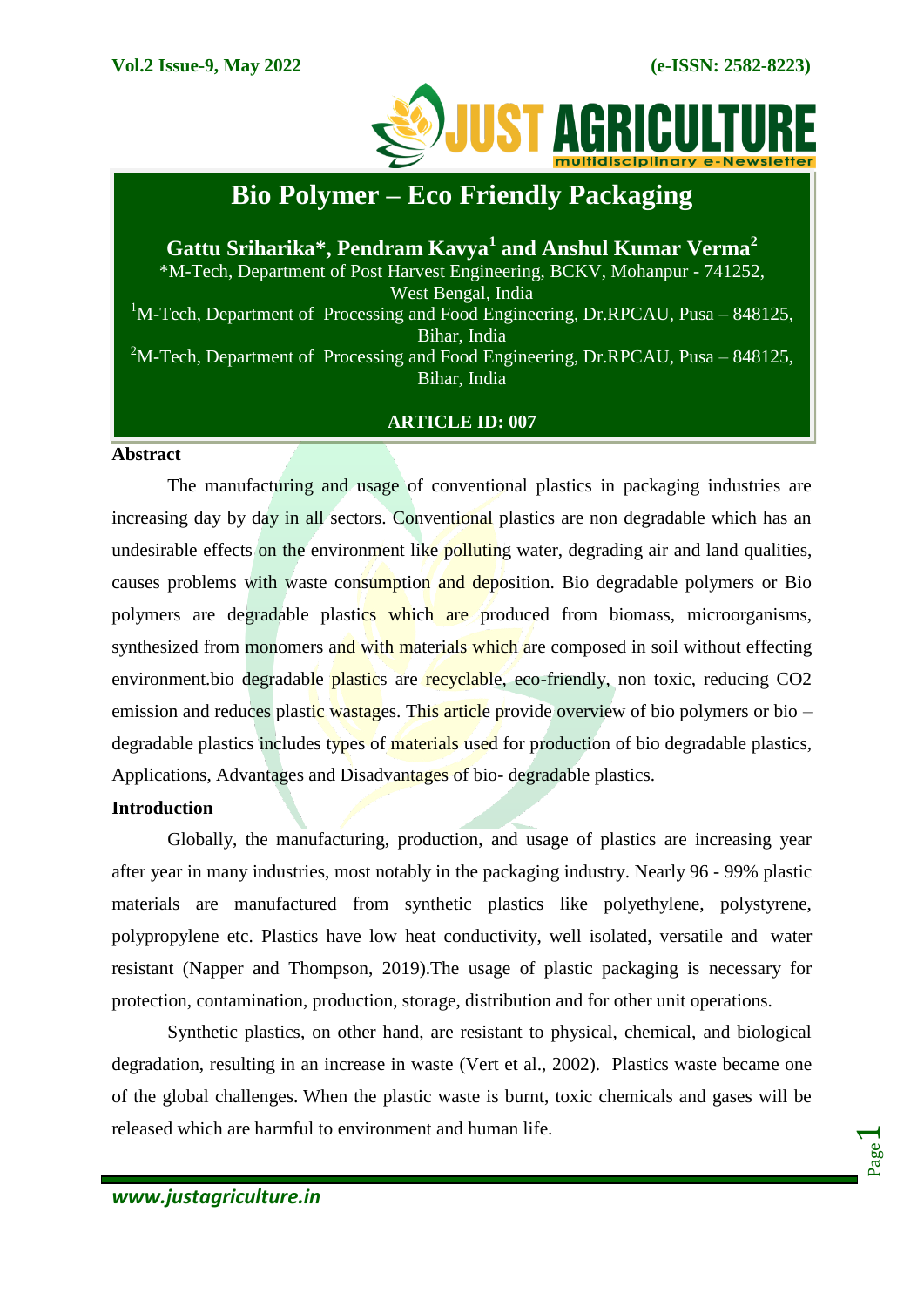

 In many industrial applications, Bio degradable plastics have emerged as a viable alternative to reduce the danger posed by non degradable plastics. Over time the biodegradable plastics will decay naturally because Biodegradable plastics made from renewable biomass.

Plastics made from renewable raw materials such as cellulose, bioethanol, starch, and lignin are often utilized in biodegradable goods (Steven et al., 2020). Polylactic acid (PLA), poly (hydroxy alkenoates) (PHA), poly (hydroxybutyrate) (PHB), poly (hydroxybutyrate-covalerate) (PHBV), and poly (hydroxy valerate) (PHV) are the most prevalent biodegradable and commercially accessible natural polymers. Due to their persistence, biodegradable polymers can be biodegraded without generating any detrimental impacts. Biodegradable polymers are increasingly being employed efficiently in a variety of industrial and environmental activities.

Various biodegradable biopolymers are employed for a variety of packaging applications. There are three types of natural biodegradable polymers, according to their source:

- Biomass products such as starches and lignocellulosic materials,
- Polymers derived from microbes, such as poly hydroxyalkanoate (PHA),
- Polymers derived from renewable resources, such as polylactide (PLA)( Taofeeq et al., 2022)

## **Bio degradable forms:**

- **1. Films: -** Among five forms, films are most widely used form of biodegradable packaging in any industry. For replacement of polyethylene (PE), biodegradable films were designed. When comparison with PE, biodegradable films have better properties. The Better packaging film characteristics are:
	- 1) Preventing or reducing microbial growth
	- 2) To preserve structural integrity
	- 3) Excellent barrier characteristics
	- 4) Controlled respiration possible.

**2. Containers: -** For packaging of fruits, salads and vegetables thermo foamed containers or trays are used because to sustain the quality of such food products atmosphere should be controlled. The major properties of biodegradable containers are brittle and moisture resistant. Shelf life will be maintained same in both biodegradable trays and polyethylene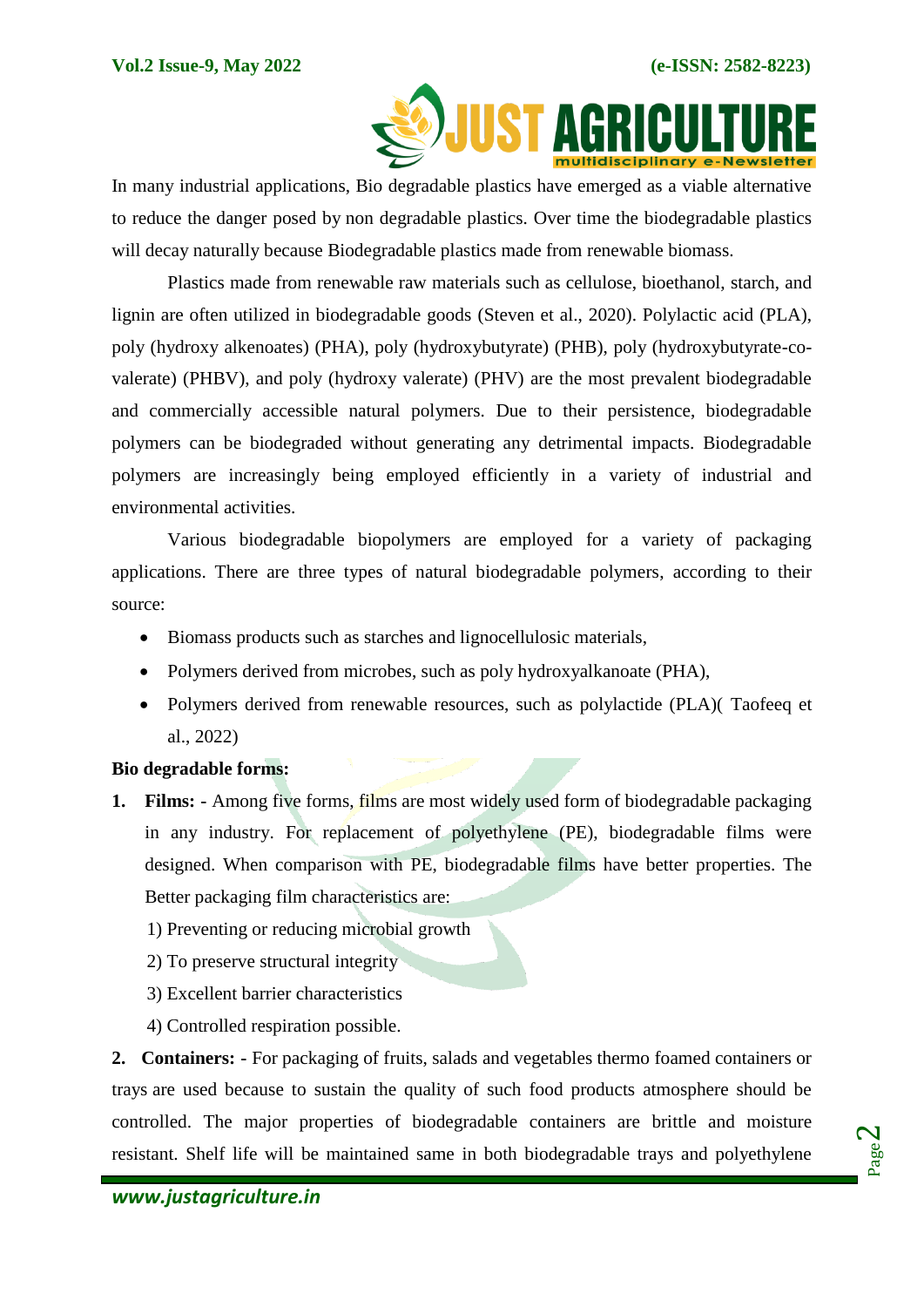

trays but using biodegradable trays can reduce effect on environment (Chonhenchob et al., 2007).

**3. Foamed products: -** Starch based applications are used for loose fill application, coatings are required for packing food product through direct contact. For the formation do foamed products there are various techniques they are extrusion transfer molding, loose fill molding, foam extrusion, and expandable molding. Landaal packaging system developed a Green Cell foam alternative to polypropylene foams which degrades completely in 24 days (Sustainable Packaging 2018).







 **4) Bags 5) Gels**

**4. Bags:-**Biodegradable bags have largest usage in food industries because their composition of raw material makes them moisture resistant, environment change resistant, un tearable, flexible and strong. These are completely environment friendly and once they composed completely they convert to carbon dioxide, water and other products. Instead of polyethylene, biodegradable bags are used.

## **5. Biodegradable gels**

Hydrogels are also included in biodegradable gels and used to resist microbial contamination.The mixture of hydrogels with various polymeric materials reduces the shelf-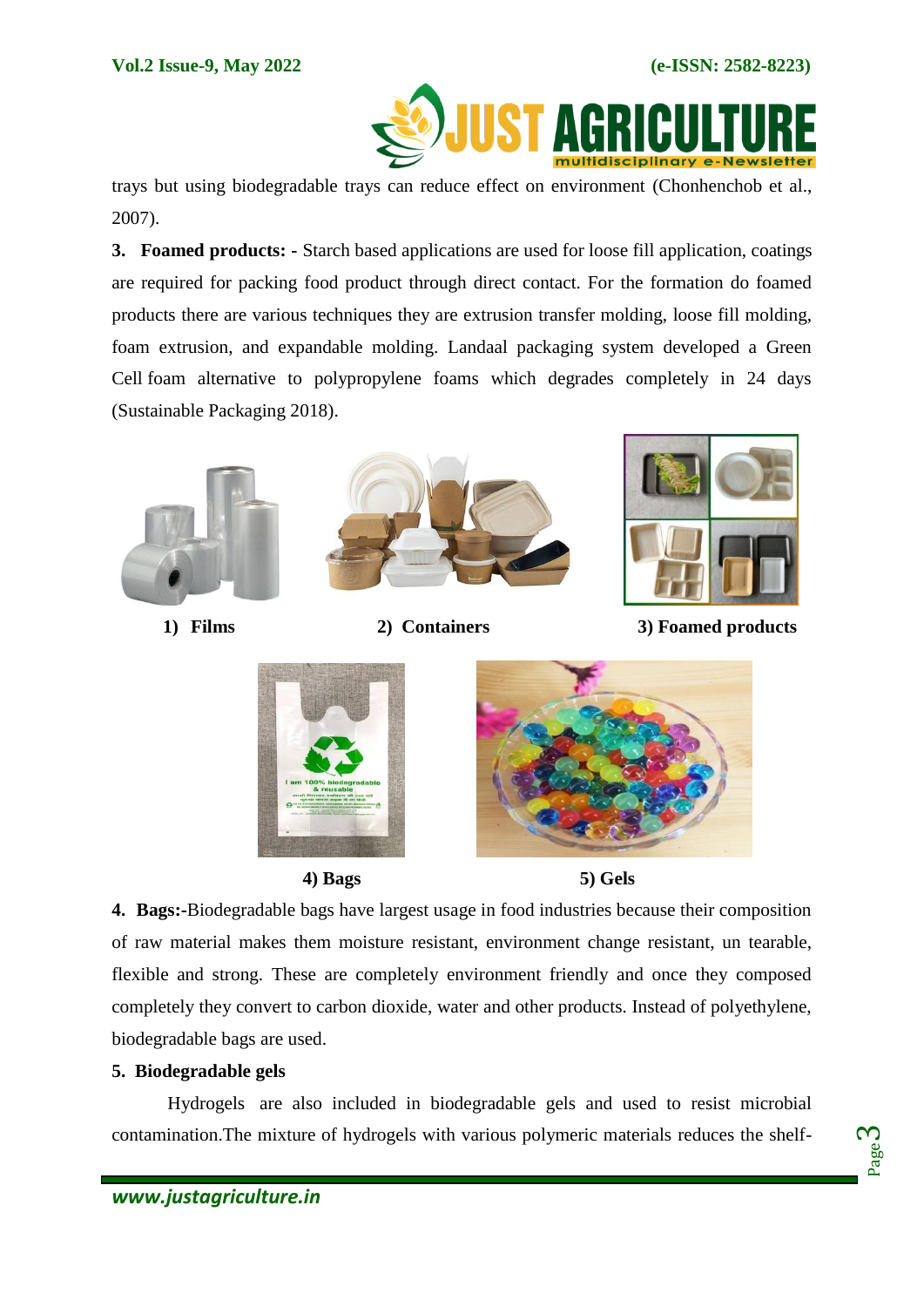

 life of some fruits, mostly due to water migration from the surrounding environment (Garcia and Barrett, 2002).

## **Bio Degradation**

Biodegradation is the action of microorganisms that converts polymers into carbon dioxide, water, or methane and biomass.

Flowchart of biodegradation of polymeric materials:

#### **Bio deterioration**

(biodegradable material is breakdown into tiny fractions)

## **Depolymerization**

(enzymes that splits the molecule and form oligomers, di-mers, and monomers)

## **Recognition**

 (some fragmented oligomers, di-mers, and monomers are identified by receptors of microbes, they send the plasma membrane of the microbial cell)

## **Assimilation**

 (Molecules enter the cytoplasm and interact with the metabolism, producing a plethora of primary and secondary metabolites)

## **Mineralization**

(Some metabolites, such as organic acids and aldehydes, are released by microbial cells and enter the extracellular environment in form of carbon dioxide (CO2), water (H2O) and

## methane (CH4))

#### **Landfills method:**

For recycling of biodegradable plastics there is one technology is Landfillbiodegradable means It is a true biodegradable approach in which the plastic contains an organic additive that speeds up the rate at which plastics biodegrade by allowing naturally occurring bacteria to consume the plastic in a landfill environment, resulting in biogas and humus (natural fertiliser).

#### **Advantages**

Page 4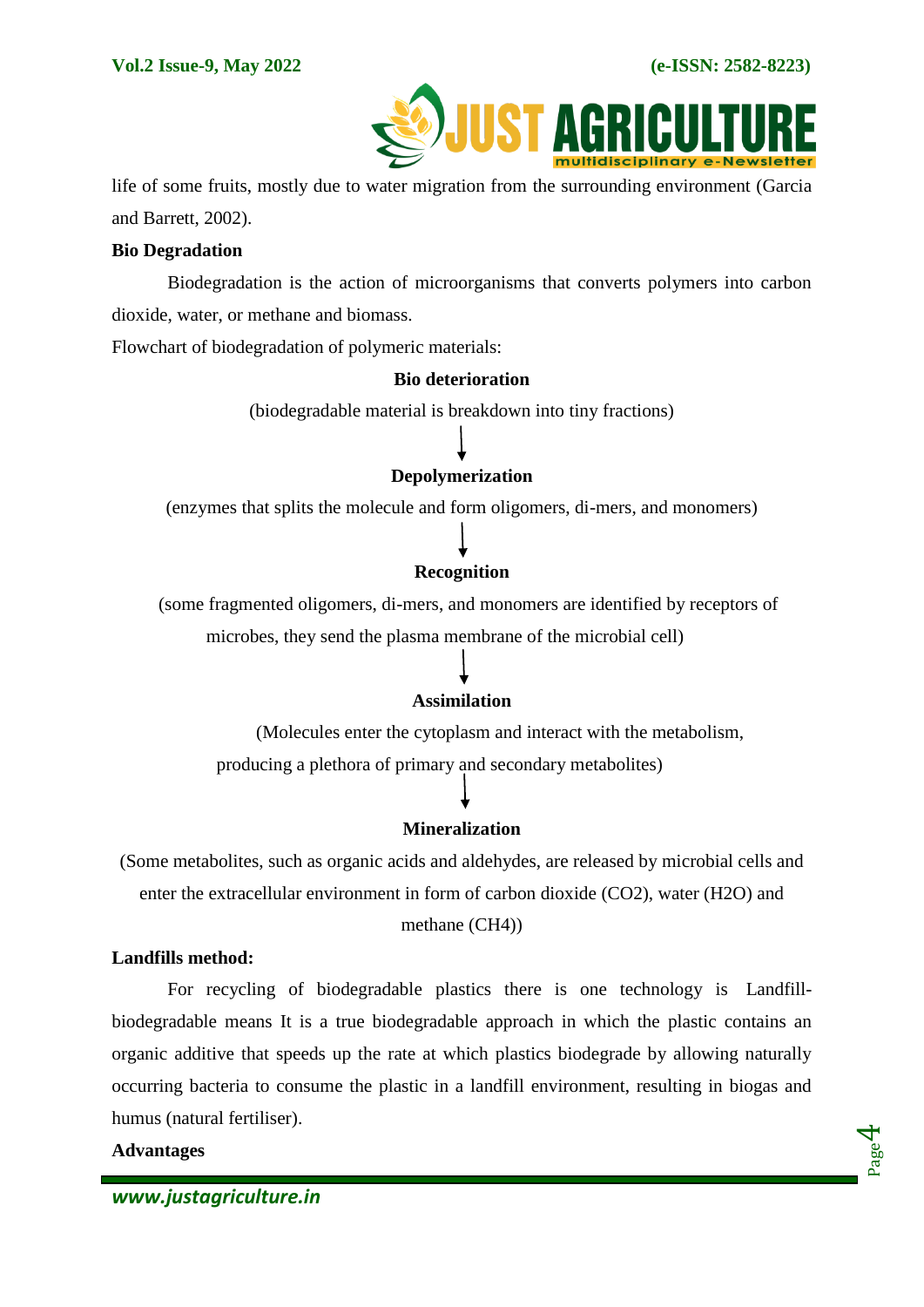

- Biodegradable plastics are easily recyclable.
- Less energy consumption during their manufacture.
- Amount of waste produced will be reduced.
- Composting of biodegradable products can make the soil fertile, thereby improving soil fertility.
- Their decomposition produces CO2, only as much that had been used up in producing them.
- Emission of Greenhouse Gas Levels reduces.
- After decomposing, biodegradable plastics products do not set free harmful products.
- Biodegradable plastics products are naturally decayed by bacteria.

#### **Disadvantages**

- Biodegradable products get at a higher cost and this is the most critical barriers to the biodegradable plastics industry.
- Biodegradable plastics are produced from plants such as soybeans and corn. Therefore, there is a contamination risk as the crops are generally sprayed with pesticides when on the farm and can be transferred or included in the end product.
- Costly equipment is required for both recycling and processing.
- Biodegradable plastics may releases methane in landfills.
- Because the ocean waters are too cold for decomposition, these types of plastics cannot decompose. As a result, these plastics will either float on the water or degrade into micro-plastics, posing health risks to marine life.
- To produce biodegradable plastics, requires more crops and croplands.

## **Conclusion:**

At present only 1-2% of biodegradable plastics are in use, if every industry steps forward to manufacture and use the biodegradable polymers the environment pollution will be reduced. So, the manufacturing of biodegradable polymers should be encouraged and the usage of non biodegradable polymers should be reduced.

#### **References:**

Napper, I.E., Thompson, R.C., 2019. Environmental deterioration of biodegradable, oxobiodegradable, compostable, and conventional plastic carrier bags in the sea, soil, and